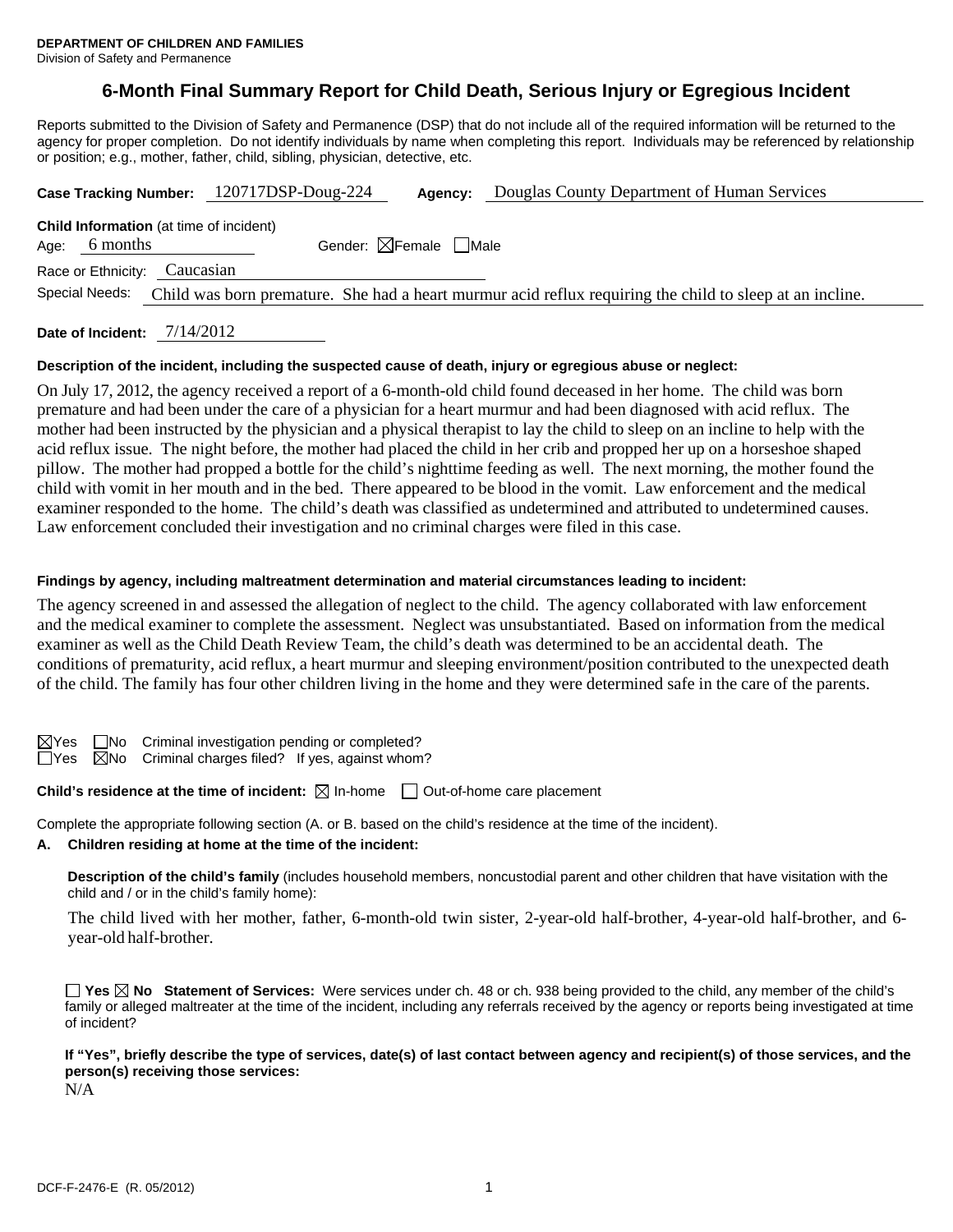**Summary of all involvement in services as adults under ch. 48 or ch. 938 by child's parents or alleged maltreater in the previous five years:** (Does not include the current incident.) None

#### **Summary of actions taken by the agency under ch. 48, including any investigation of a report or referrals to services involving the child, any member of the child's family living in this household and the child's parents and alleged maltreater.** (Does not include the current incident.)

(Note: Screened out reports listed in this section may include only the date of the report, screening decision, and if a referral to services occurred at Access. Reports that do not constitute a reasonable suspicion of maltreatment or a reason to believe that the child is threatened with harm are not required to be screened in for an initial assessment, and no further action is required by the agency.)

 On 2/2/10, a neighboring county screened in a report alleging physical abuse to the now 4-year-old and the now 6-year-old. Physical abuse was unsubstantiated and the agency closed the case.

On 7/28/11, the agency screened out a report alleging neglect to the now 2-year-old, the now 4-year-old and the now 6 year-old.

#### **Summary of any investigation involving the child, any member of the child's family and alleged maltreater conducted under ch. 48 or ch. 938 and any services provided to the child and child's family since the date of the incident:**

 The agency screened in and collaborated with law enforcement to assess the allegation of neglect to the child. The agency, in conjunction with law enforcement, determined the death of the child was accidental and was classified by the medical examiner as undetermined and attributed to undetermined causes. The remaining children were determined safe in the home and the family was referred to supports and services to assist with grief over the loss of the child. The family was also supported through extended family to help care for the other children during this time. The agency closed the case.

#### **B. Children residing in out-of-home (OHC) placement at time of incident:**

# **Description of the OHC placement and basis for decision to place child there:**

N/A.

## **Description of all other persons residing in the OHC placement home:**

**Licensing history:** Including type of license, duration of license, summary of any violations by licensee or an employee of licensee that constitutes a substantial failure to protect and promote the welfare of the child.

| Summary of any actions taken by agency in response to the incident: (Check all that apply.) |                                                      |  |                                                   |  |  |
|---------------------------------------------------------------------------------------------|------------------------------------------------------|--|---------------------------------------------------|--|--|
| $\boxtimes$                                                                                 | Screening of Access report                           |  | Attempted or successful reunification             |  |  |
|                                                                                             | Protective plan implemented                          |  | Referral to services                              |  |  |
| $\overline{\boxtimes}$                                                                      | Initial assessment conducted                         |  | Transportation assistance                         |  |  |
|                                                                                             | Safety plan implemented                              |  | Collaboration with law enforcement                |  |  |
|                                                                                             | Temporary physical custody of child                  |  | Collaboration with medical professionals          |  |  |
| П                                                                                           | Petitioned for court order / CHIPS (child in need of |  | Supervised visitation                             |  |  |
|                                                                                             | protection or services)                              |  | Case remains open for services                    |  |  |
|                                                                                             | Placement into foster home                           |  | Case closed by agency                             |  |  |
|                                                                                             | <b>Placement with relatives</b>                      |  | Initiated efforts to address or enhance community |  |  |
|                                                                                             | Ongoing Services case management                     |  | collaboration on CA/N cases                       |  |  |
|                                                                                             |                                                      |  | Other (describe):                                 |  |  |

# **FOR DSP COMPLETION ONLY:**

#### **Summary of policy or practice changes to address issues identified during the review of the incident:**

DCF-F-2476-E (R. 05/2012) 2 Under the Child Welfare Disclosure Act (Section 48.981(7)(cr), Stats.), the DSP completes a 90-day review of the agency's practice in each case reported under the Act. In accordance with the DCF memo Series 2010-13, dated December 7, 2010 pertaining to the Child Welfare Case Review Protocol, the DSP completed an on-site review in case # 120717DSP-DOUG-224. The review found: The CPS reports pertaining to this incident received by Douglas County Department of Health and Human Services were screened within the appropriate timeframes and were in compliance with the Wisconsin Access Standards. The Initial Assessments completed by the agency were not completed within the required statutory timeframes. The Initial Assessment completed by the agency did not contain sufficient information gathered or documented in the Surrounding